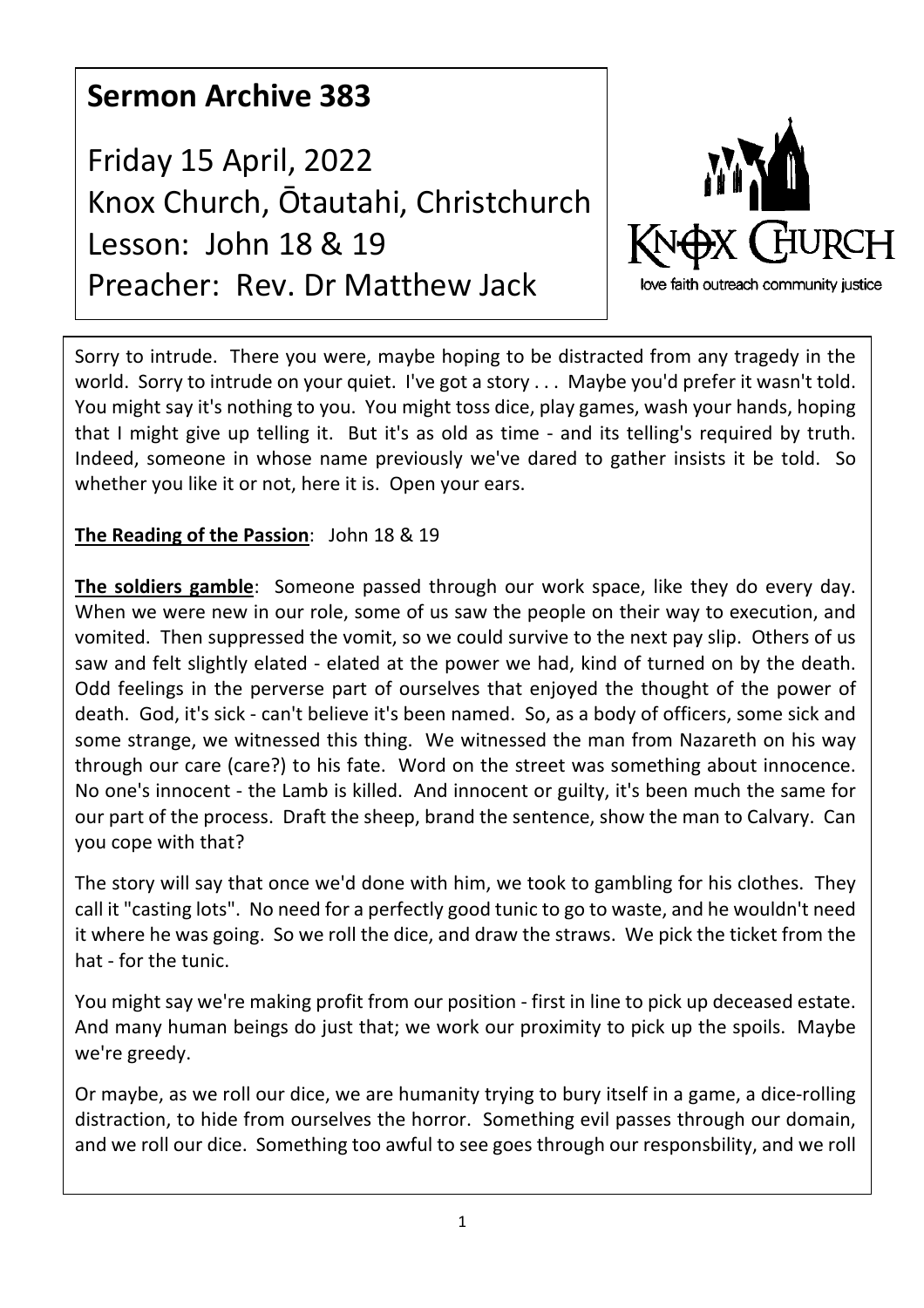our dice. We form our playful circle, to be distracted by that something else, some playful something else, as the tragedy moves on by. We needed to create a distance.

What is it to you? Maybe it's our shared capacity to avoid the horror by rolling a dice and playing a game. Nothing to do with me! Creating a distance. What is it to you?

**The religious people find other things to focus on:** I'm a member of the Sanhedrin, no one famous, no one to whom history has given a name. History named our officers: Ciaphas and Annas, and a couple of our illustrious: Nicodemus, Joseph of Arimathea. I've not been separated for naming. You might call me "insert your own name" - providing, of course, that you are a person of moderate influence. You're not a nobody, no, you count for something. If you're on the Sanhedrin, you count for something - - - even if you don't.

The administrative politics of the situation were complicated. In the olden days we'd just have killed him ourselves. Judge, jury, executioner - we'd had all those rights. But now we'd been occupied by foreigners, we had to work through foreign courts - more complicated, but maybe easier to create a distance. We needed to kōrero with the enemy. We had to deal with the Roman Satan. So that's what we did.

Perceptive analysts of the situation will be clear that *we* drove the process, and *we* wanted the outcome. Analysts will find that *we* were willing to come close to Rome close to the people with the power, judicially, to kill.

Analysts also will find, however, that there were a couple of moments when we wanted to present the appearance of distance from what was happening. The first was in our meeting with Pilate. We didn't want to go into his house - into the house of the one in whose name the killing would occur. Why would you wish not to be seen there? Guilt? Implication? *We* framed our reluctance to go there in terms of not wanting to be religiously defiled. His house was Pagan. His house was impure. To keep ourselves distanced from that part of the tragedy, we invoked a concept of purity.

And the second time we created an appearance of distance was once the Galilean was dead. His body was hanging there (under this stupid sign that implicated us - a stupid public accusation of our involvement). So we ordered it taken down - not the sign, but the body - taken down so it didn't make distasteful our Sabbath of great solemnity.

So it was, that we who were driving an execution, sought distances between ourselves and dead body we'd made. First explanation: purity. Second explanation: the solemnity of the Sabbath.

What is it to you? Our shared capacity to avoid the horror by invoking a solemn religion of purity. Some create distance by rolling the dice and having distracting fun. Some do it by speaking of purity and solemnity. Creating a distance. What is it to you?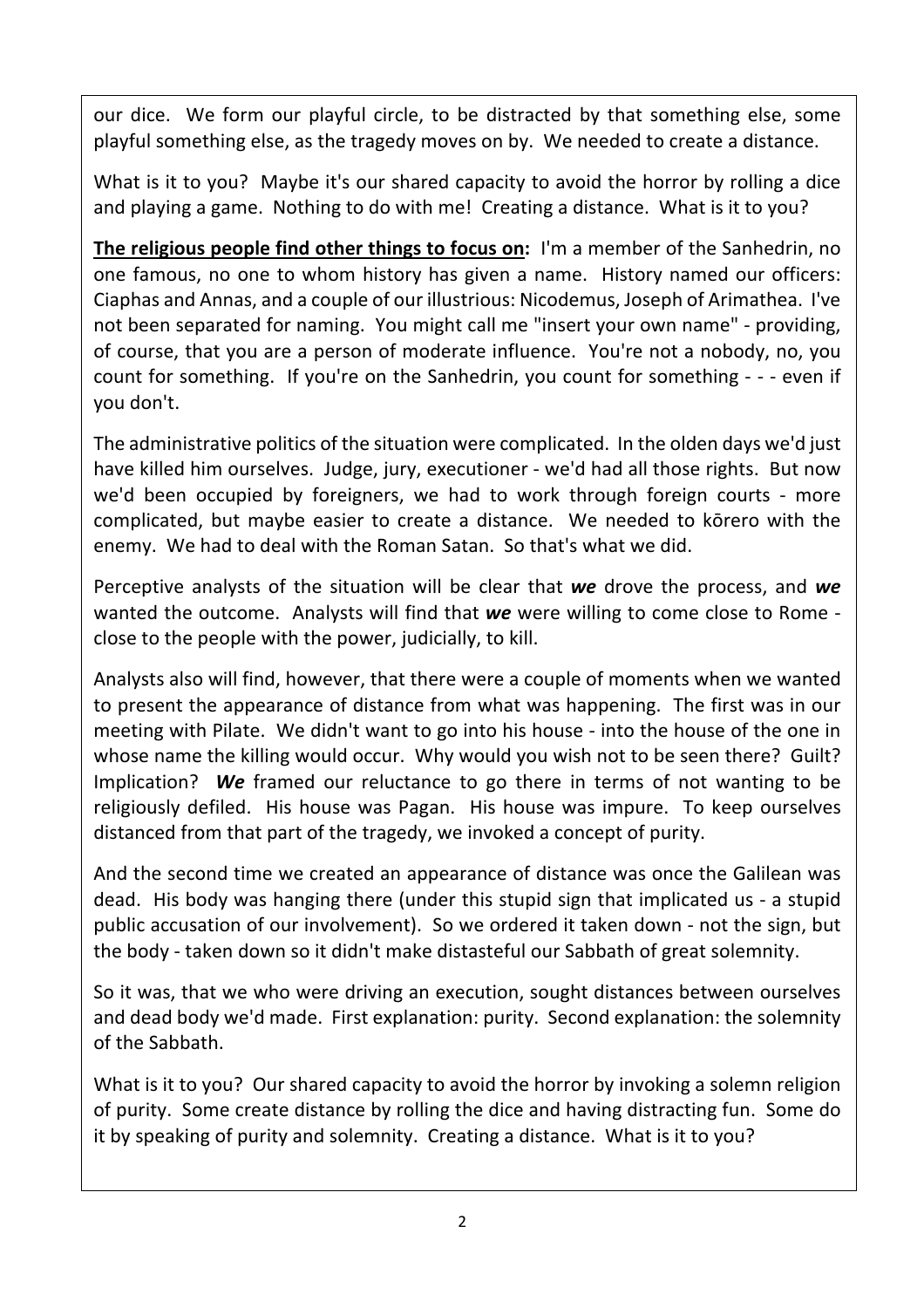Pontius Pilate fails to use his power well: Pontius Pilate! In vain, he tries to create a distance between himself and the sad unfolding tragedy. He's the responsible one - not responsible for the charges brought; but totally responsible for what to do with them. He's tried dismissing them. It hasn't worked. The Sanhedrin's Plan B kicked in, and now he's got a mob at his gate. (Is that something like having Russian tanks at the border? What ever becomes of that?) He tries to invoke a tradition - releasing a prisoner on the eve of a festival. He tries stating the truth (even though he famously said "what is truth"). The truth here is that he's found no crime in the Galilean. He tries questioning the motives of those who're baying for death.

When none of it works, he (like the soliders who distance themselves by distracting themselve through gambling), (like the Sanhedrin who choose to stay away from the house that turns the man into the dead body), he seeks his own form of distance.

He declares to the whole wide world that this death is not his fault. Nothing to do with him! He washes his hands - a bold demonstration of not being responsible - and gives the innocent man over to be crucified.

We toss a dice to distract ourselves from the tragedy. We invoke principles of purity and soemnity to form a distance. We wash our hands, and say it's all done by someone else. We needed to create a distance. What is that to you?

**Peter provides, in some ways, the hardest blow**: Peter! Oh, Peter. You expect the opposition to oppose. You expect the killers to kill. That's simply nature being true to nature. You expect, though, in similar truth to nature, for your friends to love you - to keep you and stand up for whatever it was that you thought you were building. Don't you?

Acid falls on Peter as tables turn. His own freedom and survival are drawn into the whirlpool of what's happening to Jesus. If he's not to drown, he needs some distance. Seeking that distance, he says that he never knew him. Three times, he says that he never knew him.

The distance, though, is not refreshing; it's full of tears. And it forms the whole way that we, who follow Peter in following Jesus, frame our regret. A three-fold "Lord have mercy, Christ have mercy, Lord have mercy". Three denials, three cries of confession.

The passion of our Lord is read, and so many scuttle away in response - to put a distance between themselves and Jesus. Distance through the distraction of silly games - the throwing of dice and the occupying of ourselves with passtimes that are simple. Distance through retreating into a religion of purity, solemnity and anything other than being honest about our motives. Distance through a washing of hands that never will work. But worst of all, the sharpest stab - the distance of his own people - through pretending